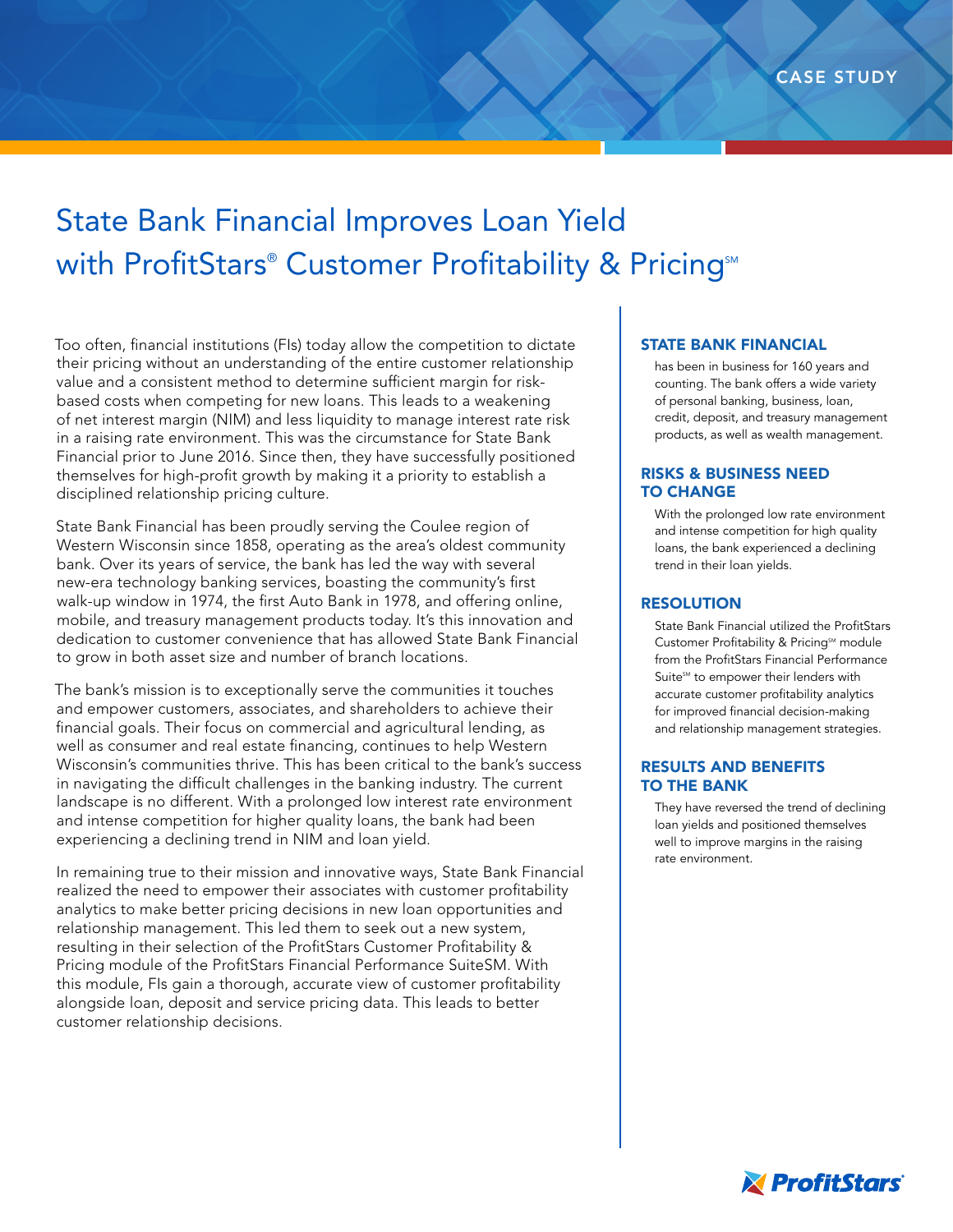The bank's Chief Financial Officer, Chris Weeks, explains that his objective in utilizing this module was to build a pricing culture based on holistic profit views of their customer relationships over time that would empower managers and lenders to make better decisions and take more ownership in growing profitability. They were surprised with the initial findings. "We've discovered that 10% of our customers are generating the majority of our profit, and we've been using this new module to find out what those customers look like, pinpoint what products and services they're using, and identify potential similar customers."

Weeks continues, "We've been able to work with our Sales and Marketing departments to really dig into a deeper understanding of our most profitable customers so that we can replicate them and ultimately cross-sell more products." With the leadership of Tim Kotnour, President and CEO leading a corporate cultural shift to a profitability behavior focus, State Bank Financial has seen increased cross-selling opportunities across several value-add product and service categories. He leads a regular sales meeting with the lenders to review opportunities uncovered in calling efforts to the most profitable customers. They also hired a treasury management specialist to partner with the lending team in identifying business service product opportunities. This is particularly valuable in new pricing deals where the loan yield may be lower, but they can make it up with additional non-interest income by cross-selling fee-based products and services. Weeks explains, "While we've done well with Treasury Management in the past, we now have the ability to dedicate more resources to increase what is otherwise a fairly incremental process."

"...Our loan officers can make more accurate decisions, because they have more accurate information at their fingertips...No one has to guess at rates anymore."

*– Chris Weeks, CFO of First State Financial*

Weeks further notes that 70% of the bank's overall revenue is generated by lending, so finding a way to ramp up the efficiency of their internal loan process was a must. "With ProfitStars Customer Profitability & Pricing, our loan officers can make more accurate decisions, because they have more accurate information at their fingertips," Weeks says. "No one has to guess at rates anymore." They are now more informed when considering rate matches with a complete historical view of the customer relationship and can provide customized pricing terms based on the projected change to the total risk-adjusted relationship value. Lenders now understand when it makes sense to compete for a deal and when to walk away.

The bank has also integrated information from ProfitStars Customer Profitability & Pricing into their Synapsys® CRM system to enhance lender relationship management, and frontline decision-making on rate and fee exception requests. That's not all, says Weeks. "We're looking to incorporate cross-sell lists into the Marketing Manager tool for direct mailings."

#### **INSTITUTION**

State Bank Financial

# ADDRESS

401 Main Street La Crosse, Wisconsin

#### **TELEPHONE**

608-784-4600

#### **WEBSITE**

statebankfinancial.bank

#### **BRANCHES**

5

## ASSETS

\$323 million

## FOUNDED

1858

#### PROFITSTARS® SOLUTION

ProfitStars Customer Profitability & Pricing<sup>SM</sup>